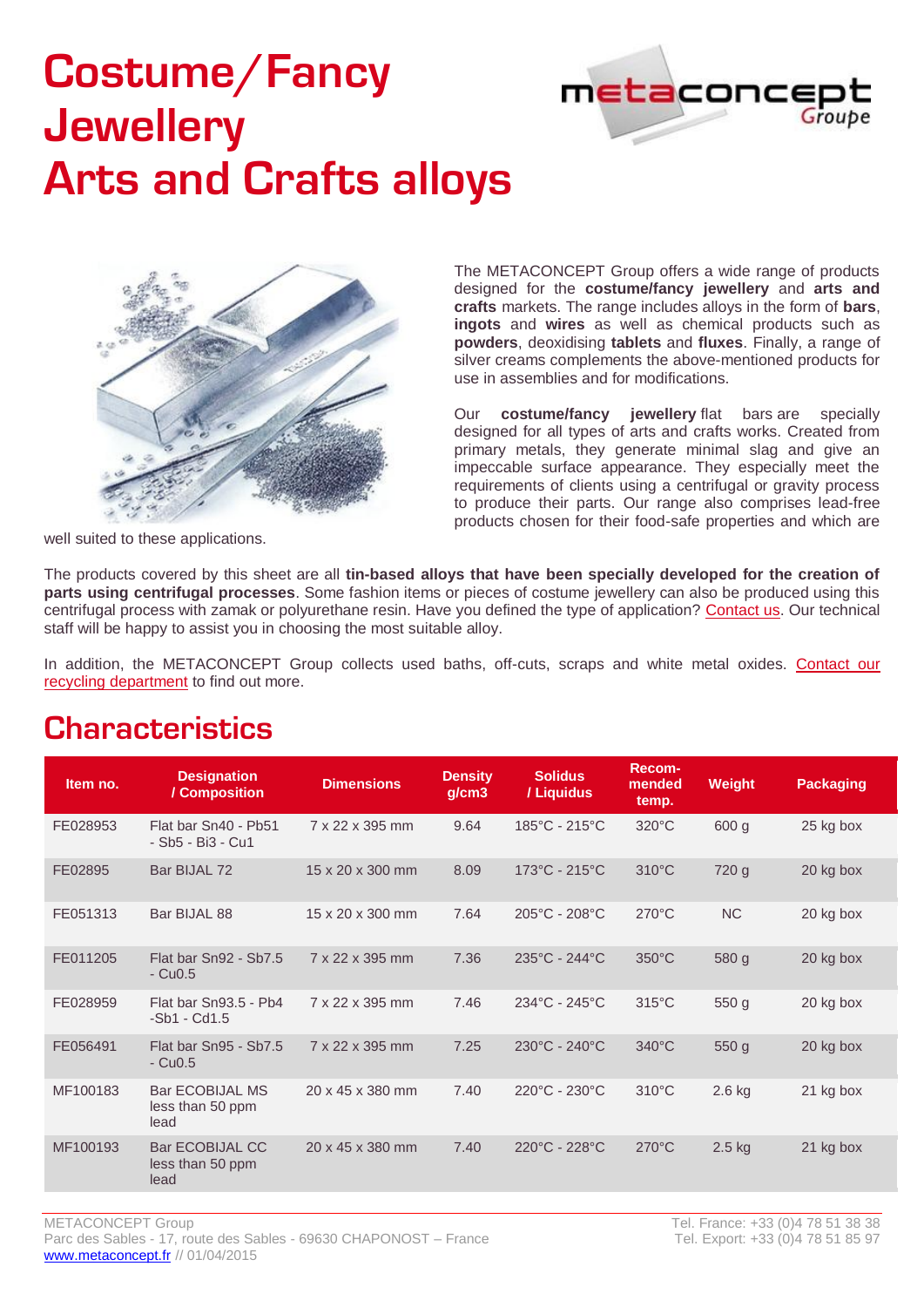The lead-free alloys, references MF100183 and MF100193, both with pb content less than 50 ppm, have been created and developed by the METACONCEPT Group and improved with the assistance, over several months, of engineers specialising in the metallurgy of non-ferrous metals. The improvements made to these alloys make it possible to create any kind of part, even smooth parts, with an exceptional surface quality.

The ECOBIJAL CC - 50 PPM improves the quality of the surface treatment even further and the rate of non-compliant parts after treatment is less than 5%. Both items have been vetted by a major high-end costume jewellery manufacturer. They comply with regulations and are environmentally-friendly.



The dimensions and weights are always given purely for informational purposes and may vary depending on the production run.

#### **Complementary products**

| <b>Designation</b>                            | <b>Density</b> | Solidus /<br>Liquidus °C | <b>Packaging</b> | <b>Comments</b>                                                                                                                               |
|-----------------------------------------------|----------------|--------------------------|------------------|-----------------------------------------------------------------------------------------------------------------------------------------------|
| Solid wire Sn - Pb - Bi                       | 9.38           | 145°C - 165°C            | 500 g spool      | Low melting temperature solder wire for repairs<br>or the creation of joints on centrifugal parts or<br>jewellery Ø available: 1 - 1.5 - 2 mm |
| Solid wire Sn - Pb - Cd                       | 8.83           | 145°C Eutectic           | 500 g spool      | Low melting temperature solder wire for repairs<br>or the creation of joints on centrifugal parts or<br>jewellery 1 mm Ø available            |
| Solid wire Sn - Ag - Cu<br>New lead-free wire | 7.41           | 217°C Eutectic           | 500 g spool      | Low melting temperature solder wire for repairs<br>or the creation of joints on centrifugal parts or<br>jewellery 0.5 and 0.7 mm Ø available  |
| Tin/bismuth soldering cream                   | 8.68           | 138°C Eutectic           | 3 cc syringe     | Low melting temperature cream for repairs or<br>the creation of joints on centrifugal parts or<br>jewellery                                   |
| Tin/silver brazing cream                      | 7.39           | 221°C Eutectic           | 3 cc syringe     | Slightly higher melting point, often used to<br>repair jewellery chains because of its good<br>mechanical resistance                          |
| <b>Flux POWERFLOW</b>                         | NC             | <b>NC</b>                | $100$ g pot      | Used with solid wire, low melting temperature<br>Ecological flux                                                                              |
| Deoxidising powder T010                       | NC             | <b>NC</b>                | $100$ g pot      | Oxide separation powder                                                                                                                       |
| Deoxidising tablet LF                         | <b>NC</b>      | <b>NC</b>                | 200 g bottle     | Lead-free metallic tablets for metallic oxide<br>elimination.                                                                                 |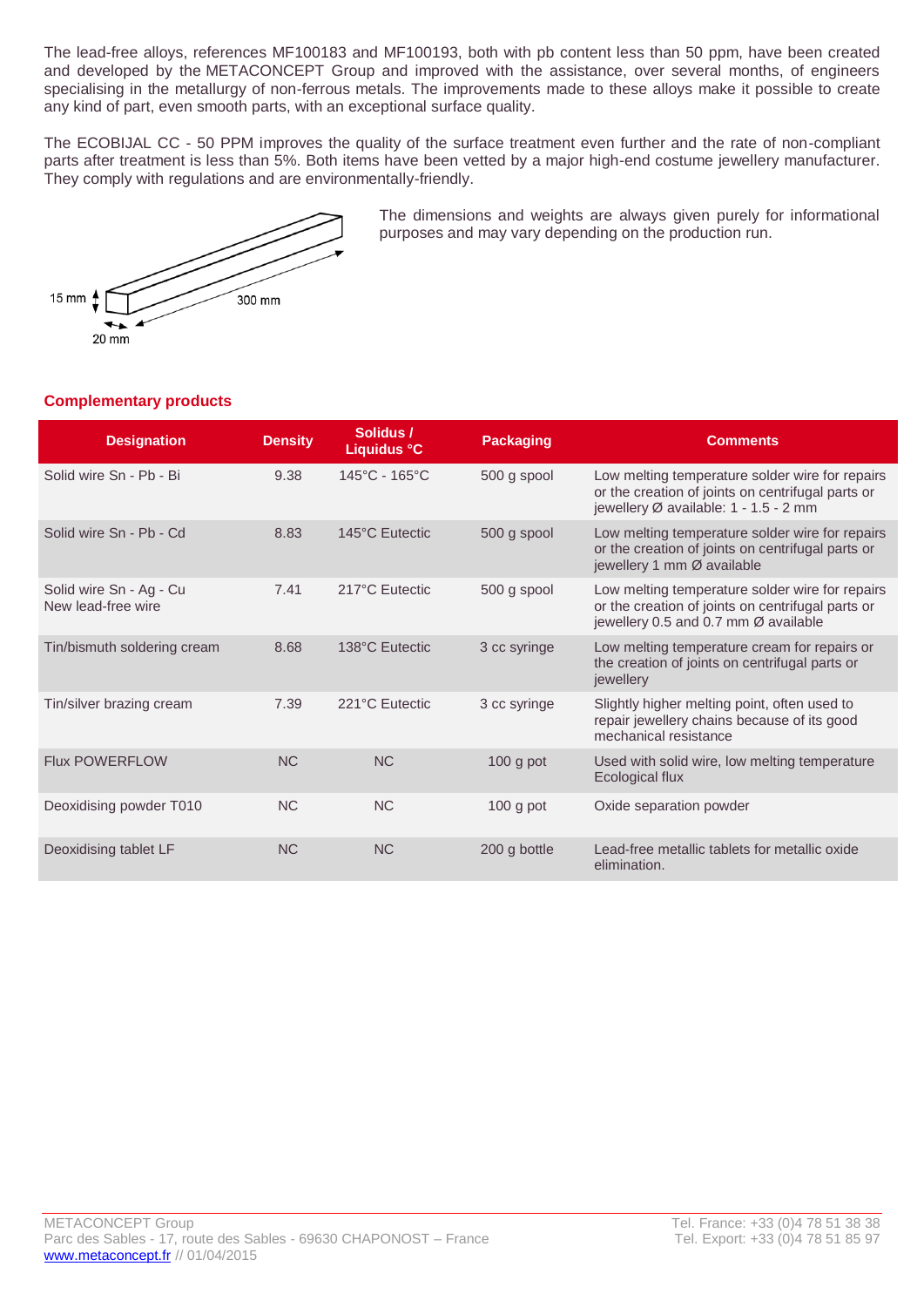# **Applications**

#### **Costume/fancy jewellery**

- $\rightarrow$  High tin content alloys
- → Inevitable preference for lead-free alloys with less than 50 ppm of lead (ECOBIJAL range)/ROHS directive
- $\rightarrow$  Surface treatment: yes

#### **Tinware**

- $\rightarrow$  Tin-antimony alloy
- $\rightarrow$  Surface treatment: no

#### **Figurines**

- $\rightarrow$  Tin-antimony alloy
- $\rightarrow$  Surface treatment: yes

#### **Modelling**

 $\rightarrow$  High tin content alloys and Sn40 - Pb51 - Sb5 - Bi3 - Cu1 alloys for creating extremely thin parts such as hub caps, car steering wheels, etc.

 $\rightarrow$  Surface treatment: yes

#### **Decorating/furniture**

- $\rightarrow$  Lead-tin or zamak alloy
- $\rightarrow$  Surface treatment: yes

#### **Fashion accessories, leather goods**

- $\rightarrow$  Tin-antimony, zamak alloy
- $\rightarrow$  Surface treatment: yes

#### **Mechanics, electricity**

 $\rightarrow$  Holding parts, mainly zamak

## **Implementation**

**The product safety datasheet below is available upon request from the METACONCEPT Group.** 

#### **Fusion in a tank or crucible**

It is advisable to empty the crucible of one third of its metal volume before refilling it with new alloys or with "cores". Fill it up to the correct level, allow the bath to return to its original temperature then mix the alloy well by creating a vortex Remove oxides present on the surface using a suitable skimmer and place them in the container provided for this purpose.

[Contact our recycling department](mailto:export@metaconcept.fr) to obtain these dedicated watertight containers free of charge

For better deoxidisation of the bath, use metallic deoxidising tablets or T010 powders.

The temperature of the crucible must be checked regularly and be as constant as possible.

The metal must be poured into a hot mould (silicon mould) for the creation of parts that are free from micro-porosities. An excessive temperature will reduce the life of the mould. In addition, the quality of the part will be significantly reduced. A temperature that is too low will reduce the fluidity and may create deficiencies in parts cast in this way.

#### **As metal segregation leads to the solidification of the alloy, you are advised to mix the bath vigorously before its first daily use.**